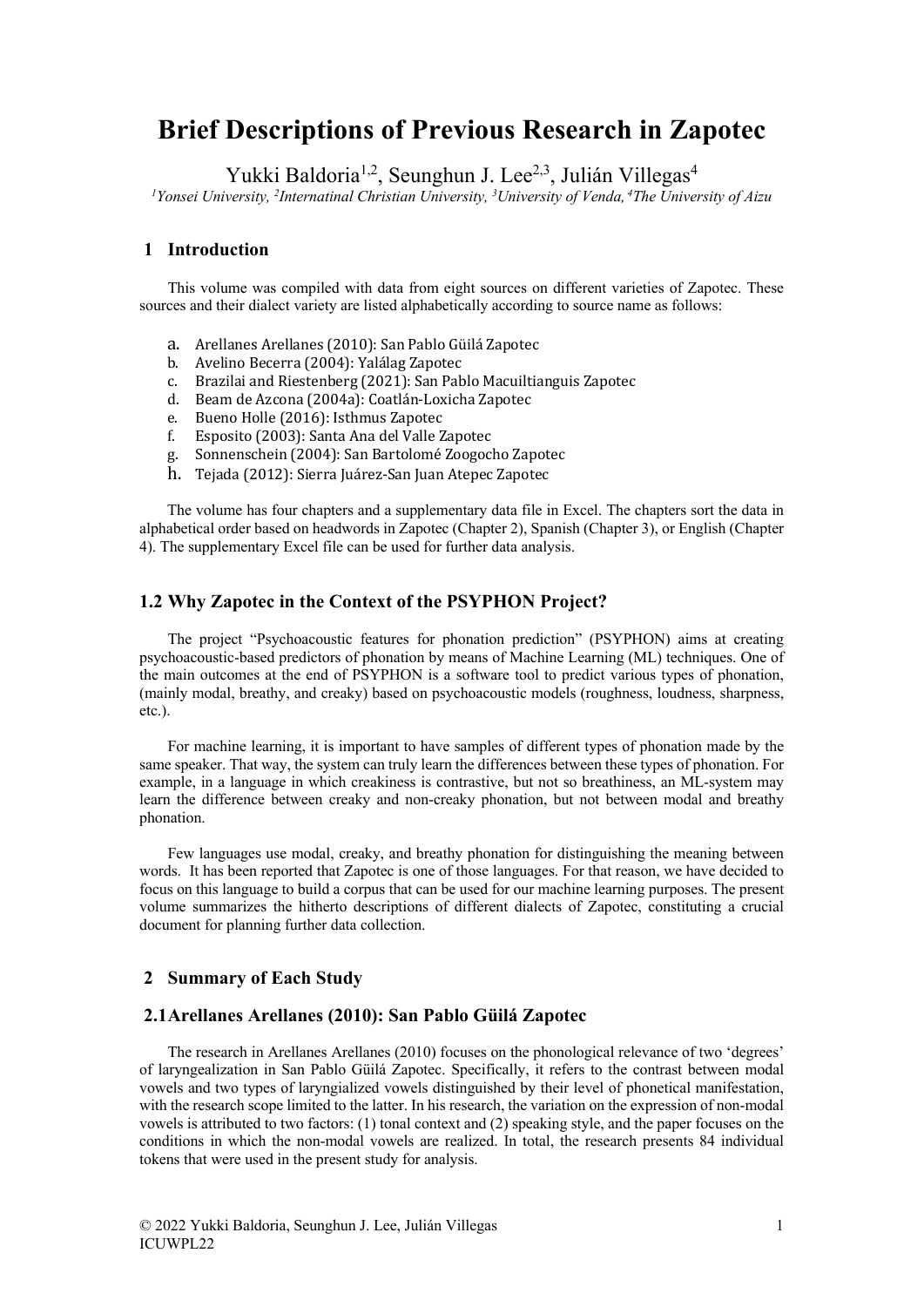#### **2.2 Avelino Becerra (2004): Yalálag Zapotec**

In Avelino Becerra (2004), the main research focus is on the phonetic structures of Yalálag Zapotec, divided into eight chapters across three sections. In the first section, he briefly introduced Yalálag Zapotec including the orthography, morphology, and sentence structure. In the second section, the phonetic structure, including vowels, consonants, and tone, is elaborated upon. Acoustic properties of different vowel phonations are also illustrated as well as an acoustic and palatographic study of coronals, denti-alveolars, post-alveolars, and alveo-palatals. In the third and final section, he delves into tone perception in Yalálag Zapotec. In total, 420 tokens were used for the present study.

### **2.3 Barzilai and Riestenberg (2021): San Pablo Macuiltianguis Zapotec**

This paper focuses on phonetic enhancement of phonation contrast in the San Pablo Macuiltianguis Zapotec variety in relation to the context (Barzilai & Riestenberg, 2021). This research aims to fill the gap in Zapotec varieties by discussing the Sierra Juárez variety, of which San Pablo Macuiltianguis Zapotec belongs to. It is found that *F*0 cues the contrastive tone and that it also phonetically enhances the contrast. Three contrastive phonation types are presented in this variety: modal, checked, and rearticulated. In total, 143 tokens were taken from this study and analysed in the present study, and these tokens can be found throughout the original paper.

# **2.4 Beam de Azcona (2004a): Coatlán-Loxicha Zapotec**

This dissertation touches on the Zapotec variety spoken in Southern Coatlanes and Northern Loxichas. It describes the grammar of the language, making reference to the phonetics, phonology, morphology, and certain elements of the syntax. A total of 4,644 token entries were recorded in the Appendix section the dissertation, of which all were taken for analysis in the present study.

#### **2.5 Bueno Holle (2016): Isthmus Zapotec**

This dissertation uses data from the Isthmus variety of Zapotec, which belongs to the Central branch of the Zapotec language family. The main focus of the study is on the information structure*—*that is*—*the ways intonation, morphology, and syntax are organised by speakers and how they interact with each other to communicate information. A total of 222 individual tokens were taken from this dissertation and used in the present research.

#### **2.6 Esposito (2003): Santa Ana del Valle Zapotec**

This thesis discusses experimentally the phonation and tone of the Santa Ana del Valle variety of Zapotec. Phonation and tones are defined in the first section and a production experiment to measure the three way contrast*—* modal, breathy, and creaky vowels*—* was carried out. The second section consisted of *F*0 and position and their effects on phonation, and it was found that *F*0 influenced phonation. As for the data used in the present study, 44 monosyllabic words with [a], 20 disyllabic tokens, 20 words with [e], 20 words with [i], 20 words with [o], and 20 words with [u] were extracted and used. An additional 40 tokens were also taken from the second section of the study. In total, there were 183 individual tokens.

#### **2.7 Sonnenschein (2004): San Bartolomé Zoogocho Zapotec**

Sonnenschein (2004) presents a grammatical description of the San Bartolomé Zoogocho variety of Zapotec. The first section comprises of the ethnographic, sociolinguistic, sounds of the language, pronominal system, morphology, and syntax of the language, whereas the second of the lexical classes and word order of this variety of Zapotec. A total of 157 tokens were taken from this thesis and used in the current study.

# **2.8 Tejada (2012): Sierra Juárez-San Juan Atepec Zapotec**

The aim of this dissertation is to examine floating tones and tone gesture deactivation in the Sierra Juárez variety of Zapotec. Most of the data collected in this study was elicited from a single consultant